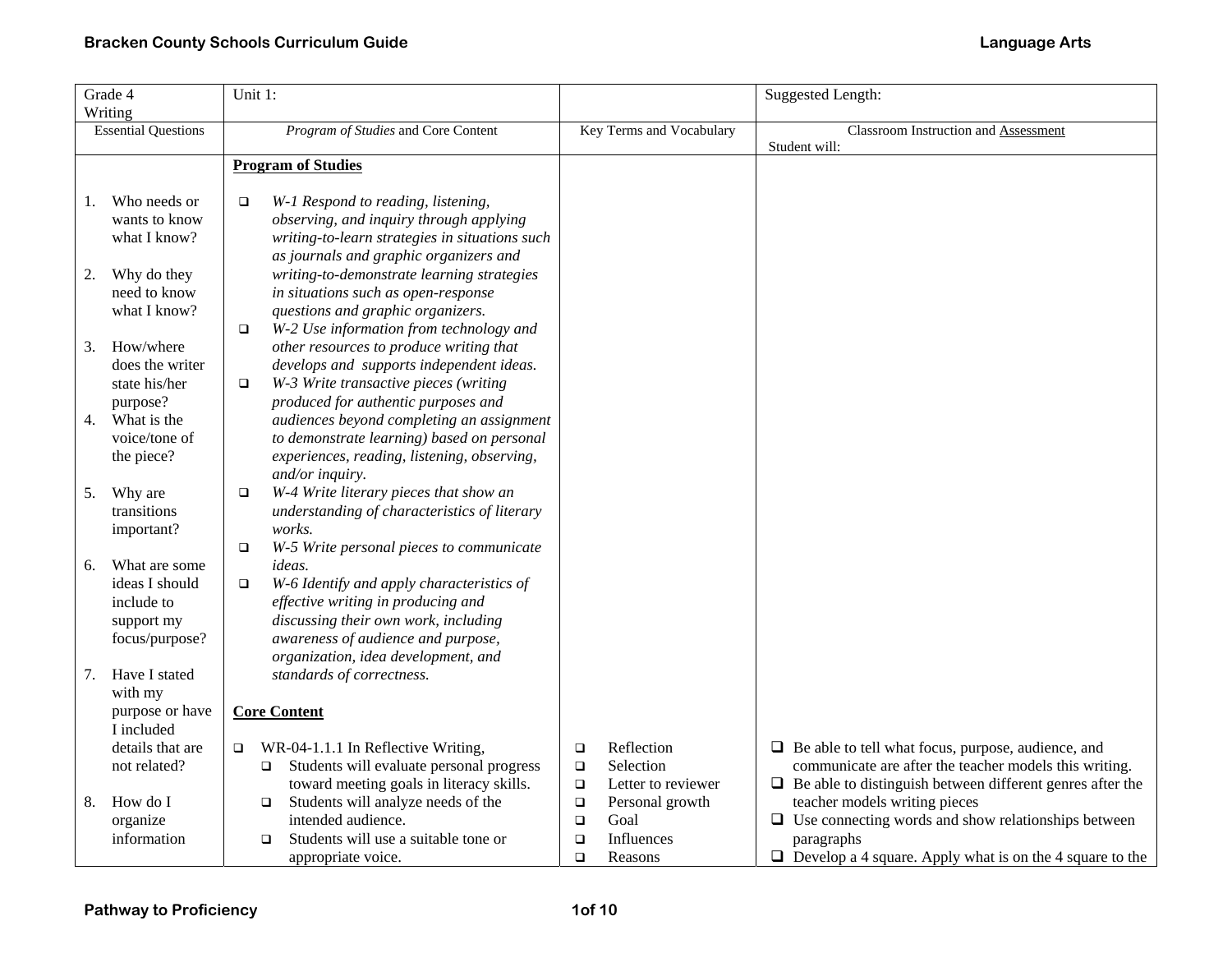| Grade 4                    | Unit 1: |                                             |        |                          | <b>Suggested Length:</b>                                       |
|----------------------------|---------|---------------------------------------------|--------|--------------------------|----------------------------------------------------------------|
| Writing                    |         |                                             |        |                          |                                                                |
| <b>Essential Questions</b> |         | Program of Studies and Core Content         |        | Key Terms and Vocabulary | Classroom Instruction and Assessment                           |
|                            |         |                                             |        |                          | Student will:                                                  |
| 9. What specific           |         |                                             |        |                          | $1st$ draft                                                    |
| organizational             | $\Box$  | WR-04-1.1.2 In Personal Expressive Writing, | $\Box$ | Personal writing         | $\Box$ Classify and sort information/Marzano                   |
| formatting                 | $\Box$  | Students will communicate the               | $\Box$ | Personal narrative       | $\Box$ Listen as teacher reads literature to model wrap around |
| feature should I           |         | significance of the writer's experience by  | $\Box$ | Memoir                   | endings                                                        |
| use?                       |         | narrating about life events or              | $\Box$ | Life experiences         | $\Box$ Explode the sentence                                    |
|                            |         | relationships.                              | $\Box$ | Point of view            | $\Box$ Critical thinking                                       |
| 10. Is my lead             | $\Box$  | Students will apply characteristics of the  | $\Box$ | Event                    | $\Box$ Recall experience                                       |
| appropriate for            |         | selected form (e.g., personal narrative,    |        |                          | $\Box$ Emotions (expression)                                   |
| my piece?                  |         | personal memoir).                           |        |                          | $\Box$ School trip (Blue Licks)                                |
|                            | $\Box$  | Students will create a point of view.       |        |                          | $\Box$ Show don't tell                                         |
| 11. What do you            | $\Box$  | Students will use a suitable tone or        |        |                          | $\Box$ See Bloom's vocabulary cards                            |
| notice about               |         | appropriate voice.                          |        |                          | $\Box$ Bring in newspapers, magazines, etc. to find examples   |
| beginnings and             |         |                                             | $\Box$ | Literary writing         | of authentic forms.                                            |
| endings?                   | $\Box$  | WR-04-1.1.2 In Literary Writing,            | $\Box$ | Short stories            | $\Box$ Bring in examples of brochures, use overhead examples   |
|                            | $\Box$  | Students will communicate to an             | $\Box$ | Scripts                  | $\Box$ Look at various materials to determine what form of     |
| 12. What do you            |         | audience about the human condition by       | $\Box$ | Character                | transactive writing is being used. (newspapers,                |
| notice about               |         | painting a picture, recreating a feeling,   |        | development              | magazines, periodicals, videos, etc.)                          |
| sentences and              |         | telling a story, capturing a moment,        | $\Box$ | Rhyme                    | $\Box$ Justify – is this information important?                |
| language?                  |         | evoking an image, or showing an             | $\Box$ | Comedy                   | $\Box$ See work samples of bibliography                        |
|                            |         | extraordinary perception of the ordinary.   | $\Box$ | Stage directions         | $\Box$ Use source cards, take notes, outline, graphic          |
| 13. What kind of           | $\Box$  | Students will apply characteristics of the  | $\Box$ | Suspense                 | organizers.                                                    |
| supporting                 |         | selected form (e.g., short story,           | $\Box$ | Horror                   | $\Box$ Research in the library                                 |
| detail does the            |         | play/script, poem).                         |        |                          | $\Box$ Letter writing                                          |
| writer use?                | $\Box$  | Students will create a point of view.       |        |                          | $\Box$ Book reports                                            |
|                            | $\Box$  | Students will use a suitable tone or        |        |                          | $\Box$ School newspaper                                        |
| 14. Does my piece          |         | appropriate voice.                          |        |                          |                                                                |
| match the                  | $\Box$  | Students will apply a fictional perspective |        |                          |                                                                |
| characteristics            |         | in literary writing when appropriate.       |        |                          |                                                                |
| of the genre               |         |                                             |        |                          |                                                                |
| that I am                  | $\Box$  | WR-04-1.1.3 In Transactive Writing,         |        |                          |                                                                |
| writing?                   | $\Box$  | Students will communicate a purpose         |        |                          |                                                                |
|                            |         | through informing or persuading.            |        |                          |                                                                |
| 15. Does my piece          | $\Box$  | Students will develop an effective angle    |        |                          |                                                                |
| match the                  |         | to achieve purpose.                         |        |                          |                                                                |
| characteristics            | $\Box$  | Students will communicate as an             |        |                          |                                                                |
| of the genre?              |         | informed writer to clarify what the reader  |        |                          |                                                                |
|                            |         | should know, do, or believe as a result of  |        |                          | Personal Writing                                               |
| 16. What was the           |         | reading the piece.                          |        |                          | Teacher reads aloud examples of personal writings.<br>❏        |
| inspiration/reas           | $\Box$  | Students will apply characteristics of the  |        |                          | $\Box$<br>Discuss purpose, audience and how writing is focused |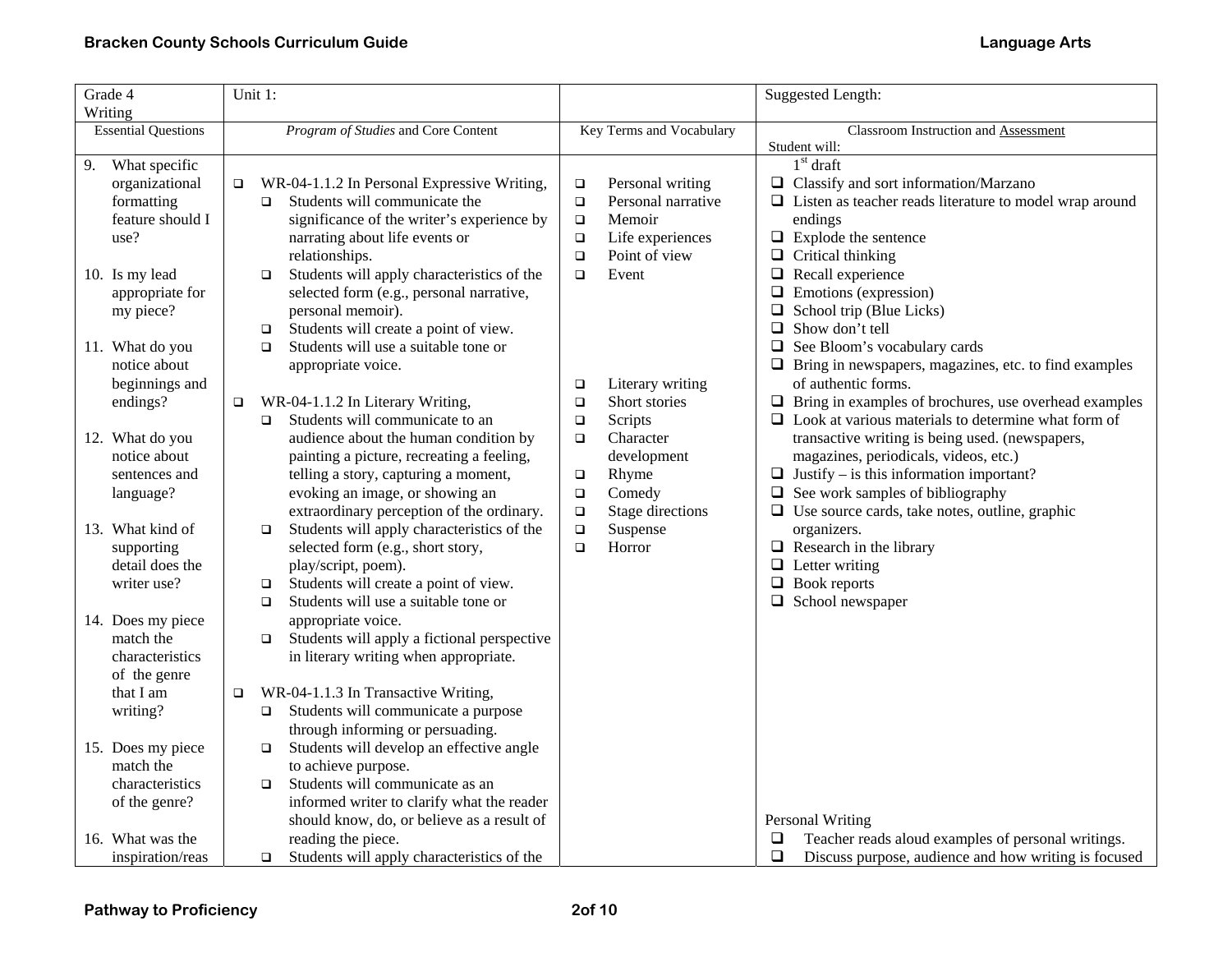| Grade 4                    | Unit 1:                                               |                          | <b>Suggested Length:</b>                                             |
|----------------------------|-------------------------------------------------------|--------------------------|----------------------------------------------------------------------|
| Writing                    |                                                       |                          |                                                                      |
| <b>Essential Questions</b> | Program of Studies and Core Content                   | Key Terms and Vocabulary | Classroom Instruction and Assessment                                 |
|                            |                                                       |                          | Student will:                                                        |
| on for writing             | selected form (e.g., letter, feature article).        |                          | on one event or memory.                                              |
| this piece?                | Students will use a suitable tone.<br>$\Box$          |                          | $\Box$<br>Have students identify tone of each example of             |
|                            | Students will allow voice to emerge when<br>$\Box$    |                          | personal writing.                                                    |
| 17. What is an             | appropriate.                                          |                          | $\Box$<br>Describe an event or p3erson that was significant in       |
| authentic form             |                                                       |                          | your life using a graphic organizer (4-square),                      |
| of writing do              | WR-04-1.2.1 In Reflective Writing,<br>$\Box$          |                          | prewriting.                                                          |
| you see in                 | Students will describe own literacy skills,<br>$\Box$ |                          | $\Box$<br>Create a rough draft of a narrative or memoir.             |
| publication in             | strategies, or processes.                             |                          | Revise draft by adding writing strategies ex: (sensory<br>$\Box$     |
| the real world?            | Students will analyze own decisions.<br>$\Box$        |                          | details, simile, strong verbs, transitions, thought shots,           |
|                            | Students will evaluate own strengths and<br>$\Box$    |                          | dialogue, voice and tone).                                           |
| 18. Do I need to           | areas of growth.                                      |                          | $\Box$<br>Publish piece using Word Processor.                        |
| provide                    | Students will support claims about self.<br>$\Box$    |                          |                                                                      |
| documentation              |                                                       |                          | <b>Literary Writing</b>                                              |
| for any of my              | WR-04-1.2.2 In Personal Expressive/Literary<br>$\Box$ |                          | $\Box$<br>Teacher reads aloud examples of short stories, poems       |
| information?               | Writing,                                              |                          | and play.                                                            |
|                            | Students will communicate theme/main<br>$\Box$        |                          | Students will participate in plays, oral story telling and<br>$\Box$ |
| 19. What kind of           | idea through use of literary elements                 |                          | discussion and demonstrations by published authors.                  |
| supporting                 | appropriate to the genre:                             |                          |                                                                      |
| details should I           | Students will develop characters<br>$\Box$            |                          |                                                                      |
| use?                       | (fictional/non-fictional) through                     |                          |                                                                      |
|                            | thoughts, emotions, actions,                          |                          |                                                                      |
| 20. What type              | descriptions, or dialogue when                        |                          |                                                                      |
| writing does the           | appropriate.                                          |                          |                                                                      |
| prompt call for?           | Students will develop plot/story line<br>$\Box$       |                          |                                                                      |
|                            | appropriate to the form.                              |                          |                                                                      |
| 21. And what from          | Students will develop an appropriate<br>$\Box$        |                          |                                                                      |
| is the writing to          | setting, mood, scene, image, or                       |                          |                                                                      |
| take?                      | feeling.                                              |                          |                                                                      |
|                            | Students will apply literary or poetic<br>$\Box$      |                          |                                                                      |
|                            | devices (e.g., simile, metaphor,                      |                          |                                                                      |
|                            | personification) when appropriate.                    |                          |                                                                      |
|                            | Students will incorporate reflection when<br>$\Box$   |                          |                                                                      |
|                            | appropriate.                                          |                          |                                                                      |
|                            | WR-04-1.2.3 In Transactive Writing,<br>$\Box$         |                          |                                                                      |
|                            | Students will communicate relevant<br>$\Box$          |                          |                                                                      |
|                            | information to clarify a specific purpose.            |                          |                                                                      |
|                            | Students will develop an angle with<br>$\Box$         |                          |                                                                      |
|                            | support (e.g., facts, examples, reasons,              |                          |                                                                      |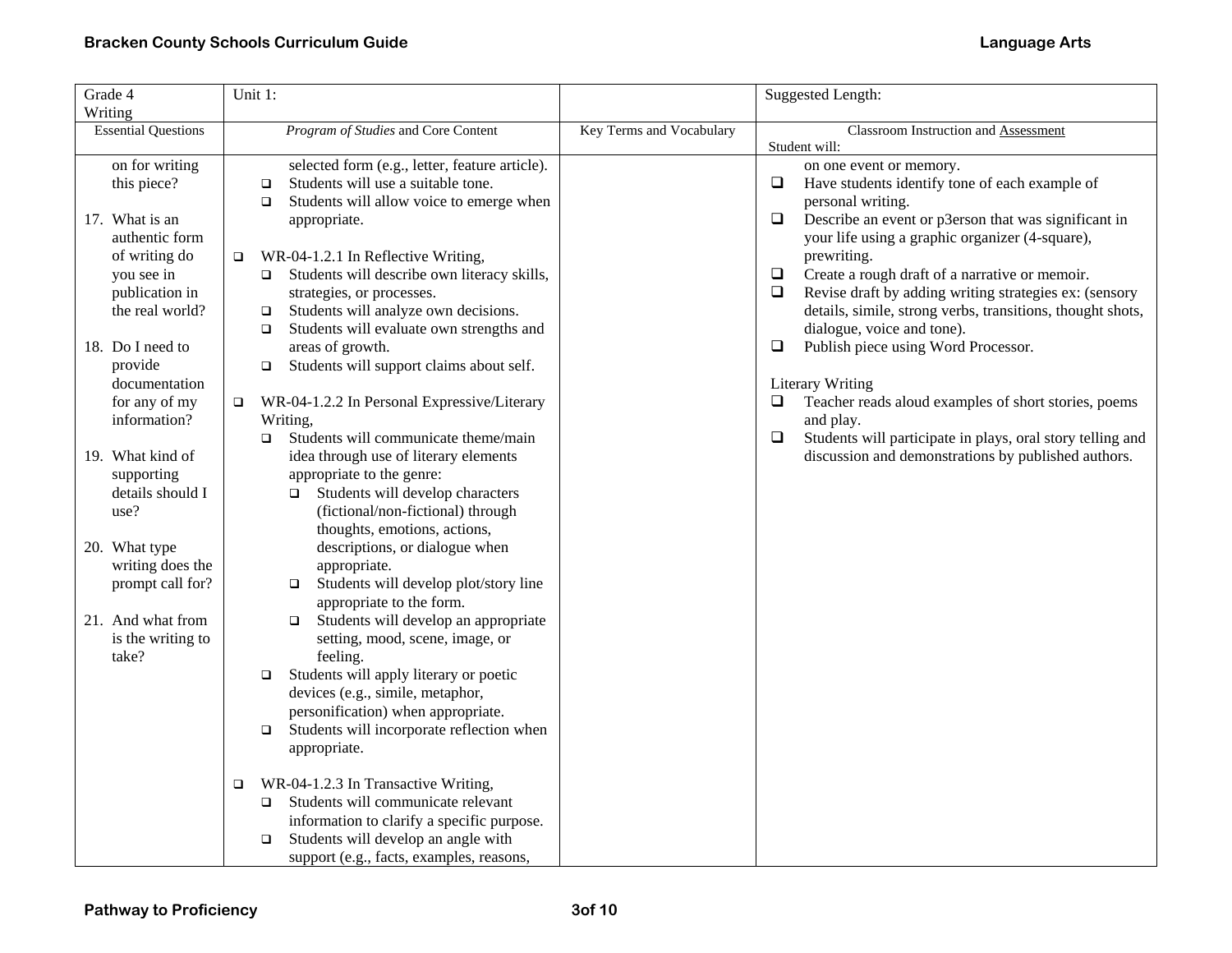| Grade 4                    | Unit 1:                                               |                          | <b>Suggested Length:</b>             |
|----------------------------|-------------------------------------------------------|--------------------------|--------------------------------------|
| Writing                    |                                                       |                          |                                      |
| <b>Essential Questions</b> | Program of Studies and Core Content                   | Key Terms and Vocabulary | Classroom Instruction and Assessment |
|                            |                                                       |                          | Student will:                        |
|                            | comparisons, diagrams, charts, other                  |                          |                                      |
|                            | visuals).                                             |                          |                                      |
|                            | Students will develop explanations to<br>$\Box$       |                          |                                      |
|                            | support the writer's purpose.                         |                          |                                      |
|                            | $\Box$ Students will apply research to support        |                          |                                      |
|                            | ideas with facts and opinions.                        |                          |                                      |
|                            | Students will incorporate persuasive<br>$\Box$        |                          |                                      |
|                            | techniques (e.g., bandwagon, emotional                |                          |                                      |
|                            | appeal, testimonial, expert opinion).                 |                          |                                      |
|                            | WR-04-2.3.1 In Reflective Writing,<br>$\Box$          |                          |                                      |
|                            | Students will engage the interest of the<br>$\Box$    |                          |                                      |
|                            | reader.                                               |                          |                                      |
|                            | Students will communicate ideas and<br>$\Box$         |                          |                                      |
|                            | details in meaningful order.                          |                          |                                      |
|                            | Students will apply a variety of<br>$\Box$            |                          |                                      |
|                            | transitions or transitional elements                  |                          |                                      |
|                            | between ideas and details to guide the                |                          |                                      |
|                            | reader.                                               |                          |                                      |
|                            | Students will create conclusions<br>$\Box$            |                          |                                      |
|                            | effectively.                                          |                          |                                      |
|                            | WR-04-2.3.2 In Personal Expressive/Literary<br>$\Box$ |                          |                                      |
|                            | Writing,                                              |                          |                                      |
|                            | Students will engage the interest of the<br>$\Box$    |                          |                                      |
|                            | reader.                                               |                          |                                      |
|                            | Students will communicate ideas and<br>$\Box$         |                          |                                      |
|                            | details in meaningful order.                          |                          |                                      |
|                            | Students will apply organizational<br>$\Box$          |                          |                                      |
|                            | devices (e.g., foreshadowing, flashback)              |                          |                                      |
|                            | when appropriate.                                     |                          |                                      |
|                            | Students will apply a variety of<br>$\Box$            |                          |                                      |
|                            | transitions or transitional elements                  |                          |                                      |
|                            | between ideas and details to guide the                |                          |                                      |
|                            | reader.                                               |                          |                                      |
|                            | Students will arrange poetic stanzas in a<br>$\Box$   |                          |                                      |
|                            | way that enhances the meaning through                 |                          |                                      |
|                            | the use of white space, line breaks, and              |                          |                                      |
|                            | shape.                                                |                          |                                      |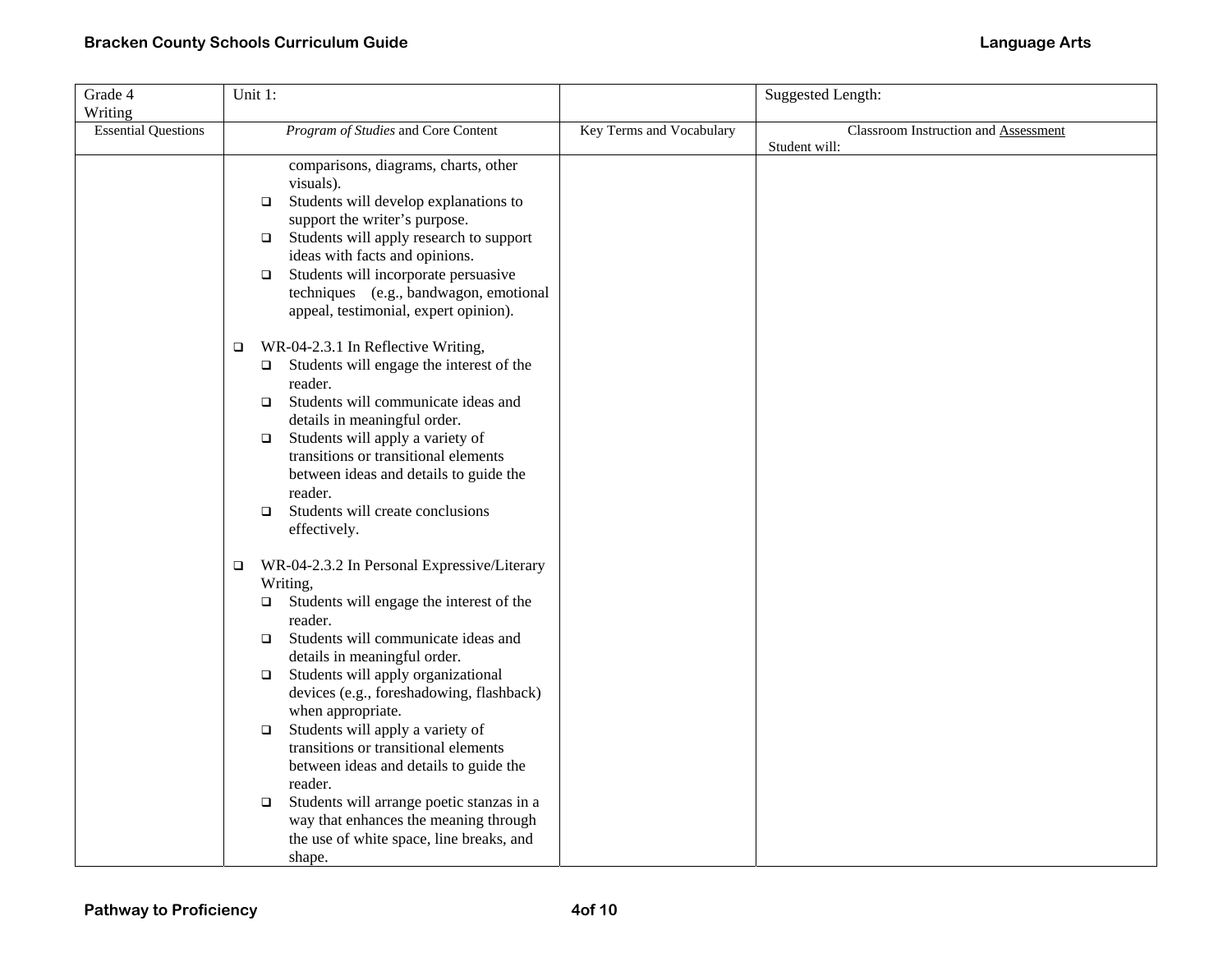| Grade 4                    | Unit 1:                                                                          |                          | <b>Suggested Length:</b>             |
|----------------------------|----------------------------------------------------------------------------------|--------------------------|--------------------------------------|
| Writing                    |                                                                                  |                          |                                      |
| <b>Essential Questions</b> | Program of Studies and Core Content                                              | Key Terms and Vocabulary | Classroom Instruction and Assessment |
|                            |                                                                                  |                          | Student will:                        |
|                            | Students will create conclusions<br>$\Box$                                       |                          |                                      |
|                            | effectively.                                                                     |                          |                                      |
|                            |                                                                                  |                          |                                      |
|                            | WR-04-2.3.2 In Personal Expressive/Literary<br>$\Box$                            |                          |                                      |
|                            | Writing,                                                                         |                          |                                      |
|                            | Students will engage the interest of the<br>□                                    |                          |                                      |
|                            | reader.<br>Students will communicate ideas and                                   |                          |                                      |
|                            | $\Box$<br>details in meaningful order.                                           |                          |                                      |
|                            | Students will apply organizational<br>$\Box$                                     |                          |                                      |
|                            | devices (e.g., foreshadowing, flashback)                                         |                          |                                      |
|                            | when appropriate.                                                                |                          |                                      |
|                            | Students will apply a variety of<br>$\Box$                                       |                          |                                      |
|                            | transitions or transitional elements                                             |                          |                                      |
|                            | between ideas and details to guide the                                           |                          |                                      |
|                            | reader.                                                                          |                          |                                      |
|                            | Students will arrange poetic stanzas in a<br>$\Box$                              |                          |                                      |
|                            | way that enhances the meaning through                                            |                          |                                      |
|                            | the use of white space, line breaks, and                                         |                          |                                      |
|                            | shape.                                                                           |                          |                                      |
|                            | Students will create conclusions<br>$\Box$                                       |                          |                                      |
|                            | effectively.                                                                     |                          |                                      |
|                            | WR-04-2.3.3 In Transactive Writing,<br>$\Box$                                    |                          |                                      |
|                            | Students will establish a context for<br>$\Box$                                  |                          |                                      |
|                            | reading.                                                                         |                          |                                      |
|                            | Students will apply the accepted format<br>$\Box$                                |                          |                                      |
|                            | of the genre.                                                                    |                          |                                      |
|                            | Students will develop an appropriate text<br>$\Box$                              |                          |                                      |
|                            | structure (e.g., cause/effect,                                                   |                          |                                      |
|                            | problem/solution, question/answer,                                               |                          |                                      |
|                            | comparison/contrast, description,                                                |                          |                                      |
|                            | sequence) to achieve purpose.                                                    |                          |                                      |
|                            | Students will arrange ideas and details in<br>$\Box$                             |                          |                                      |
|                            | a logical, meaningful order by using a<br>variety of transitions or transitional |                          |                                      |
|                            | elements between ideas and details.                                              |                          |                                      |
|                            | Students will incorporate text features<br>$\Box$                                |                          |                                      |
|                            | (e.g., subheadings, bullets, fonts, white                                        |                          |                                      |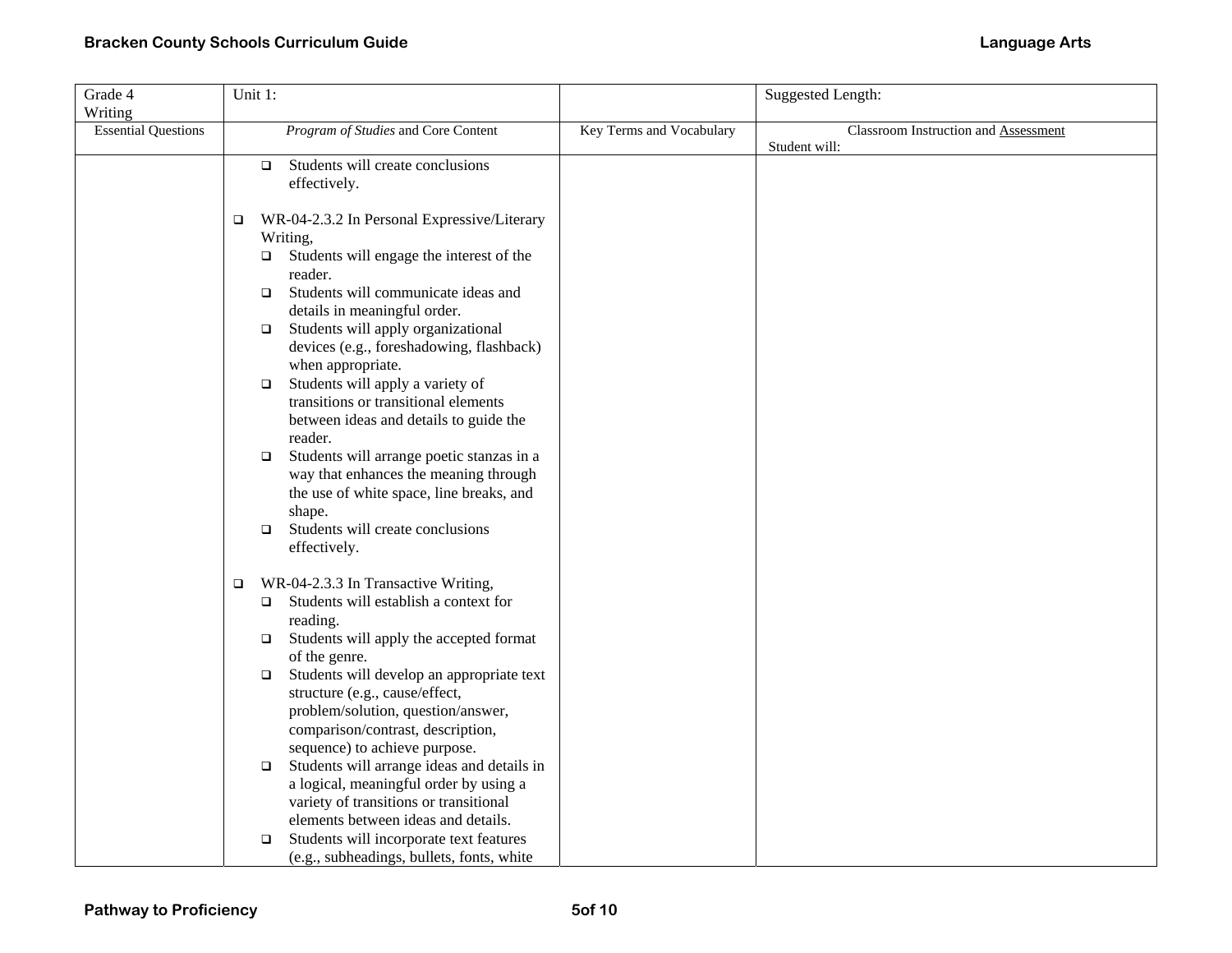| Grade 4                    | Unit 1:                                                                                                                                                                                                                                                                                                                                                                                                                                        |                          | <b>Suggested Length:</b>                              |
|----------------------------|------------------------------------------------------------------------------------------------------------------------------------------------------------------------------------------------------------------------------------------------------------------------------------------------------------------------------------------------------------------------------------------------------------------------------------------------|--------------------------|-------------------------------------------------------|
| Writing                    |                                                                                                                                                                                                                                                                                                                                                                                                                                                |                          |                                                       |
| <b>Essential Questions</b> | Program of Studies and Core Content                                                                                                                                                                                                                                                                                                                                                                                                            | Key Terms and Vocabulary | Classroom Instruction and Assessment<br>Student will: |
|                            | space, layout, charts, diagrams, labels,<br>pictures, captions) when appropriate.<br>Students will create conclusions<br>$\Box$<br>effectively.<br>WR-04-2.4.1 In Reflective Writing,<br>$\Box$<br>Students will develop sentences of<br>$\Box$<br>various structures and lengths.                                                                                                                                                             |                          |                                                       |
|                            | Students will develop complete sentences<br>$\Box$<br>or apply unconventional structures when<br>appropriate.                                                                                                                                                                                                                                                                                                                                  |                          |                                                       |
|                            | WR-04-2.4.2 In Personal Expressive/Literary<br>$\Box$<br>Writing,<br>Students will develop sentences of<br>$\Box$<br>various structures and lengths.<br>Students will develop complete sentences<br>$\Box$<br>or apply unconventional structures for an<br>intentional effect when appropriate.<br>Students will arrange poetic language in<br>$\Box$<br>meaningful order.<br>Students will apply poetic line breaks<br>$\Box$<br>effectively. |                          |                                                       |
|                            | WR-04-2.4.2 In Personal Expressive/Literary<br>$\Box$<br>Writing,<br>Students will develop sentences of<br>$\Box$<br>various structures and lengths.<br>Students will develop complete sentences<br>$\Box$<br>or apply unconventional structures for an<br>intentional effect when appropriate.<br>Students will arrange poetic language in<br>$\Box$<br>meaningful order.<br>Students will apply poetic line breaks<br>$\Box$<br>effectively. |                          |                                                       |
|                            | WR-04-2.4.3 In Transactive Writing,<br>□<br>$\Box$ Students will develop complete, concise                                                                                                                                                                                                                                                                                                                                                     |                          |                                                       |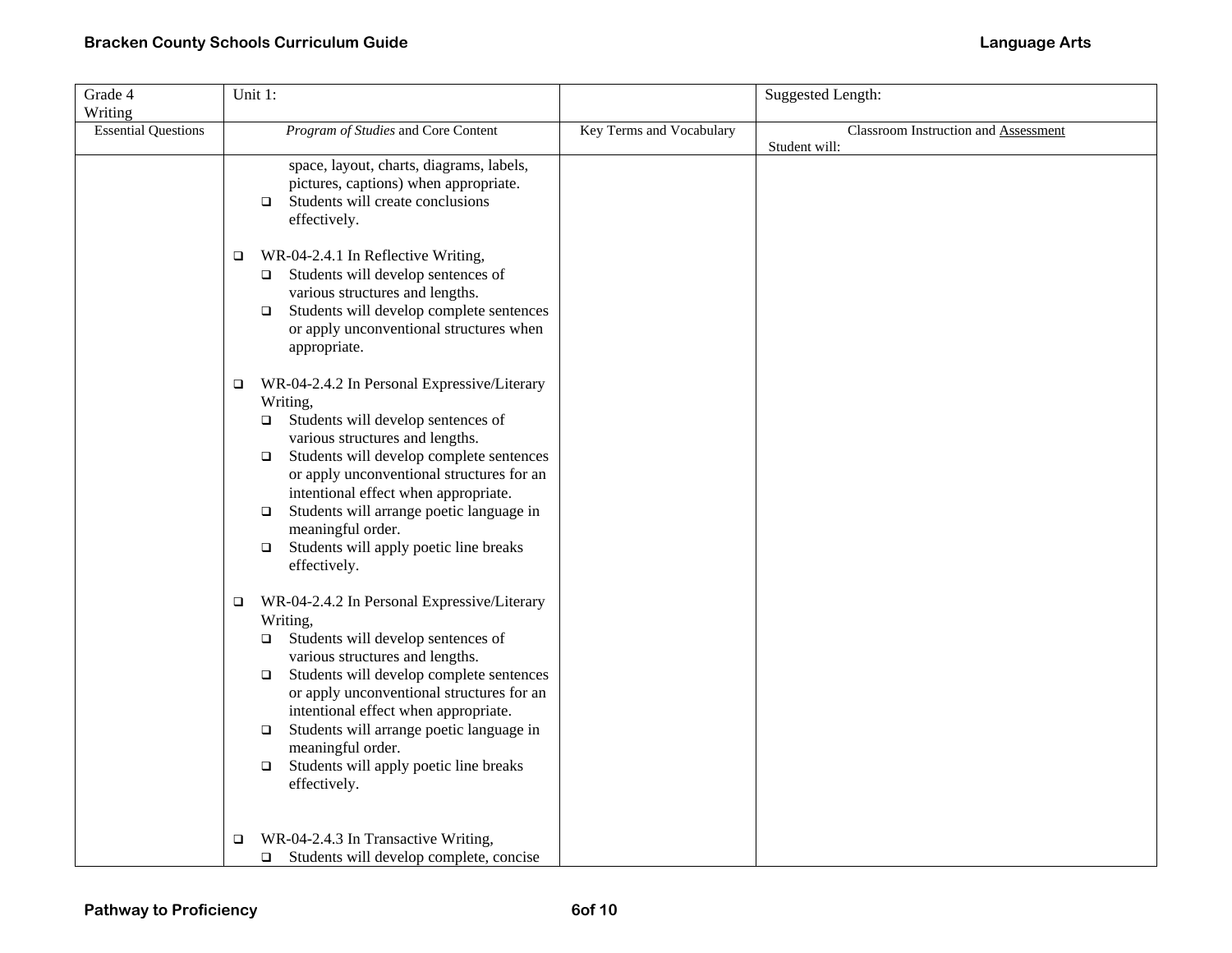| Grade 4                    | Unit 1:                                                                                                                                                                                                                                                                                                                                                                                             |                          | <b>Suggested Length:</b>                              |
|----------------------------|-----------------------------------------------------------------------------------------------------------------------------------------------------------------------------------------------------------------------------------------------------------------------------------------------------------------------------------------------------------------------------------------------------|--------------------------|-------------------------------------------------------|
| Writing                    |                                                                                                                                                                                                                                                                                                                                                                                                     |                          |                                                       |
| <b>Essential Questions</b> | Program of Studies and Core Content                                                                                                                                                                                                                                                                                                                                                                 | Key Terms and Vocabulary | Classroom Instruction and Assessment<br>Student will: |
|                            | sentences or apply unconventional<br>structures when appropriate.                                                                                                                                                                                                                                                                                                                                   |                          |                                                       |
|                            | WR-04-3.5.1In Reflective Writing,<br>□<br>$\Box$ Students will adhere to standard<br>guidelines for grammar and usage.<br>Students will apply language concisely.<br>$\Box$<br>Students will incorporate language<br>$\Box$<br>appropriate to the content, purpose, and<br>audience.                                                                                                                |                          |                                                       |
|                            | WR-04-3.5.2 In Personal Expressive/Literary<br>□<br>Writing,<br>Students will adhere to standard<br>$\Box$<br>guidelines for usage and grammar or use<br>nonstandard for effect.<br>Students will incorporate language based<br>$\Box$<br>on economy, precision, richness, or<br>impact on the reader.<br>Students will develop ideas through<br>$\Box$<br>descriptive or figurative language.      |                          |                                                       |
|                            | WR-04-3.5.2 In Personal Expressive/Literary<br>$\Box$<br>Writing,<br>Students will adhere to standard<br>$\Box$<br>guidelines for usage and grammar or use<br>nonstandard for effect.<br>Students will incorporate language based<br>$\Box$<br>on economy, precision, richness, or<br>impact on the reader.<br>Students will develop ideas through<br>$\Box$<br>descriptive or figurative language. |                          |                                                       |
|                            | WR-04-3.5.3 In Transactive Writing,<br>$\Box$<br>Students will adhere to standard<br>guidelines for usage and grammar.<br>Students will apply precise word choice.<br>$\Box$<br>Students will incorporate the specialized<br>$\Box$<br>vocabulary of the discipline/content                                                                                                                         |                          |                                                       |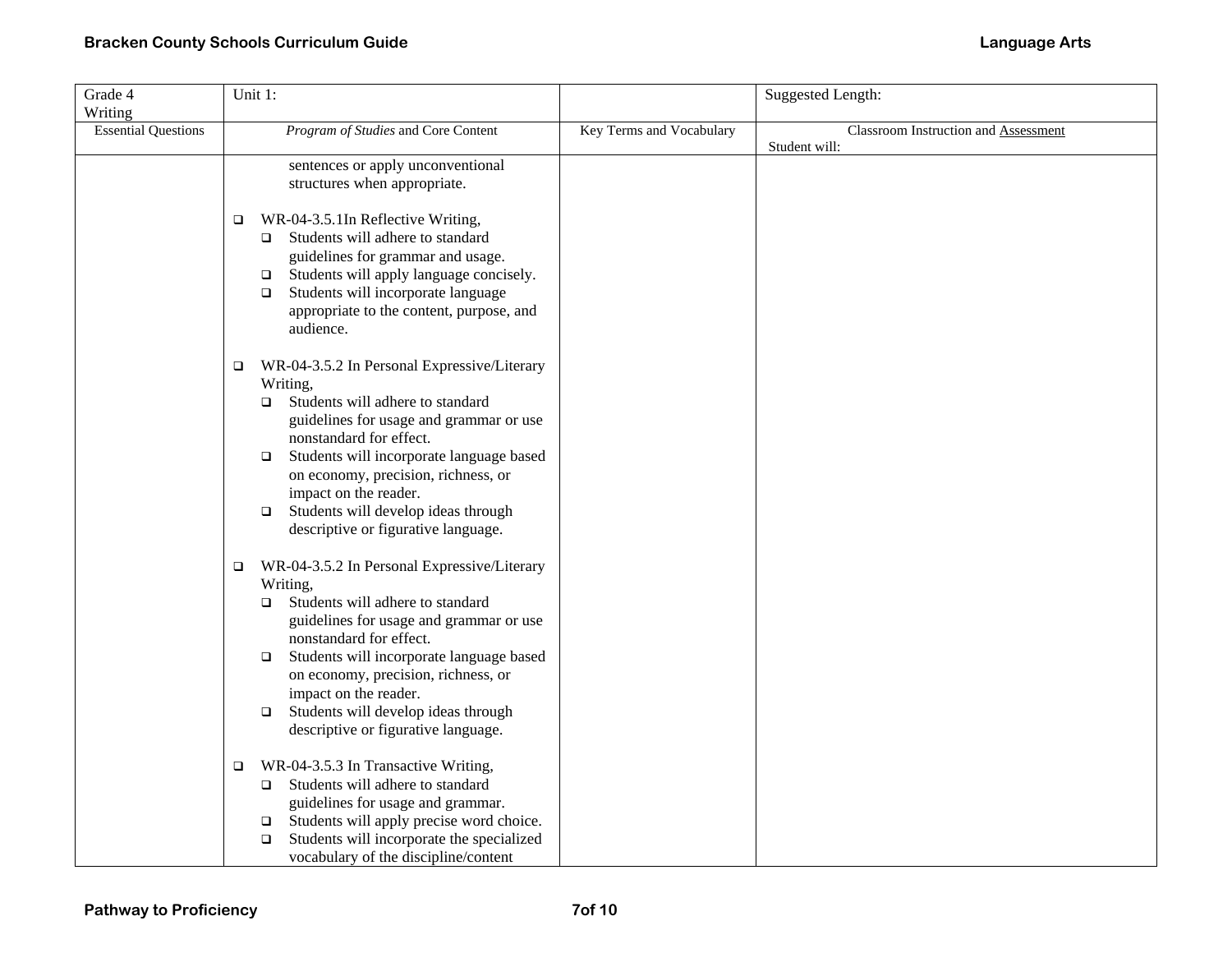| Grade 4                    | Unit 1:                                                                                                                                                                                                                                                                                                                        |                          | <b>Suggested Length:</b>             |
|----------------------------|--------------------------------------------------------------------------------------------------------------------------------------------------------------------------------------------------------------------------------------------------------------------------------------------------------------------------------|--------------------------|--------------------------------------|
| Writing                    |                                                                                                                                                                                                                                                                                                                                |                          |                                      |
| <b>Essential Questions</b> | Program of Studies and Core Content                                                                                                                                                                                                                                                                                            | Key Terms and Vocabulary | Classroom Instruction and Assessment |
|                            |                                                                                                                                                                                                                                                                                                                                |                          | Student will:                        |
|                            | appropriate to the purpose and audience.                                                                                                                                                                                                                                                                                       |                          |                                      |
|                            |                                                                                                                                                                                                                                                                                                                                |                          |                                      |
|                            | <b>Idea Development</b>                                                                                                                                                                                                                                                                                                        |                          |                                      |
|                            | WR-04-4.10.4-Students will identify the topic<br>$\Box$                                                                                                                                                                                                                                                                        |                          |                                      |
|                            | sentence/main idea of a paragraph.<br>WR-04-4.10.5- Students will select<br>$\Box$                                                                                                                                                                                                                                             |                          |                                      |
|                            | appropriate supporting details.                                                                                                                                                                                                                                                                                                |                          |                                      |
|                            | $\Box$ WR-04.4.10.6- Students will identify                                                                                                                                                                                                                                                                                    |                          |                                      |
|                            | extraneous materials.                                                                                                                                                                                                                                                                                                          |                          |                                      |
|                            |                                                                                                                                                                                                                                                                                                                                |                          |                                      |
|                            | <b>Organization</b>                                                                                                                                                                                                                                                                                                            |                          |                                      |
|                            | WR-04-4.10.7-Students will correct sentences<br>□                                                                                                                                                                                                                                                                              |                          |                                      |
|                            | that are out of chronological/sequential order                                                                                                                                                                                                                                                                                 |                          |                                      |
|                            | or insert new sentences in the correct                                                                                                                                                                                                                                                                                         |                          |                                      |
|                            | chronological/sequential position.                                                                                                                                                                                                                                                                                             |                          |                                      |
|                            | $\Box$ WR-04-4.10.8-Students will identify the most                                                                                                                                                                                                                                                                            |                          |                                      |
|                            | effective transitions.                                                                                                                                                                                                                                                                                                         |                          |                                      |
|                            | WR-04-4.10.9-Students will develop effective<br>o.                                                                                                                                                                                                                                                                             |                          |                                      |
|                            | introductions and closures for writing.                                                                                                                                                                                                                                                                                        |                          |                                      |
|                            | <b>Word Choice</b>                                                                                                                                                                                                                                                                                                             |                          |                                      |
|                            | WR-04-4.10.10-Students will eliminate<br>$\Box$                                                                                                                                                                                                                                                                                |                          |                                      |
|                            | redundant words and phrases.                                                                                                                                                                                                                                                                                                   |                          |                                      |
|                            | WR-04-4.10.11-Students will choose the most<br>$\Box$                                                                                                                                                                                                                                                                          |                          |                                      |
|                            | specific word for use in a sentence.                                                                                                                                                                                                                                                                                           |                          |                                      |
|                            |                                                                                                                                                                                                                                                                                                                                |                          |                                      |
|                            | <b>Editing Skills - Language Usage</b>                                                                                                                                                                                                                                                                                         |                          |                                      |
|                            | WR-04-4.11.12-Students will apply<br>o.                                                                                                                                                                                                                                                                                        |                          |                                      |
|                            | knowledge of subject/verb agreement with                                                                                                                                                                                                                                                                                       |                          |                                      |
|                            | both singular and plural subjects.                                                                                                                                                                                                                                                                                             |                          |                                      |
|                            | $\Box$ WR-04-4.11.13-Students will apply                                                                                                                                                                                                                                                                                       |                          |                                      |
|                            |                                                                                                                                                                                                                                                                                                                                |                          |                                      |
|                            | tenses.                                                                                                                                                                                                                                                                                                                        |                          |                                      |
|                            |                                                                                                                                                                                                                                                                                                                                |                          |                                      |
|                            |                                                                                                                                                                                                                                                                                                                                |                          |                                      |
|                            |                                                                                                                                                                                                                                                                                                                                |                          |                                      |
|                            |                                                                                                                                                                                                                                                                                                                                |                          |                                      |
|                            |                                                                                                                                                                                                                                                                                                                                |                          |                                      |
|                            | knowledge of present, past, and future verb<br>WR-04-4.11.14-Students will apply<br>$\Box$<br>knowledge of comparative and superlative<br>forms of adjectives and adverbs.<br>WR-04-4.11.15-Students will apply<br>$\Box$<br>knowledge of special problems in usage (e.g.,<br>a/an, to/two/too, their/ there/they're), pronoun |                          |                                      |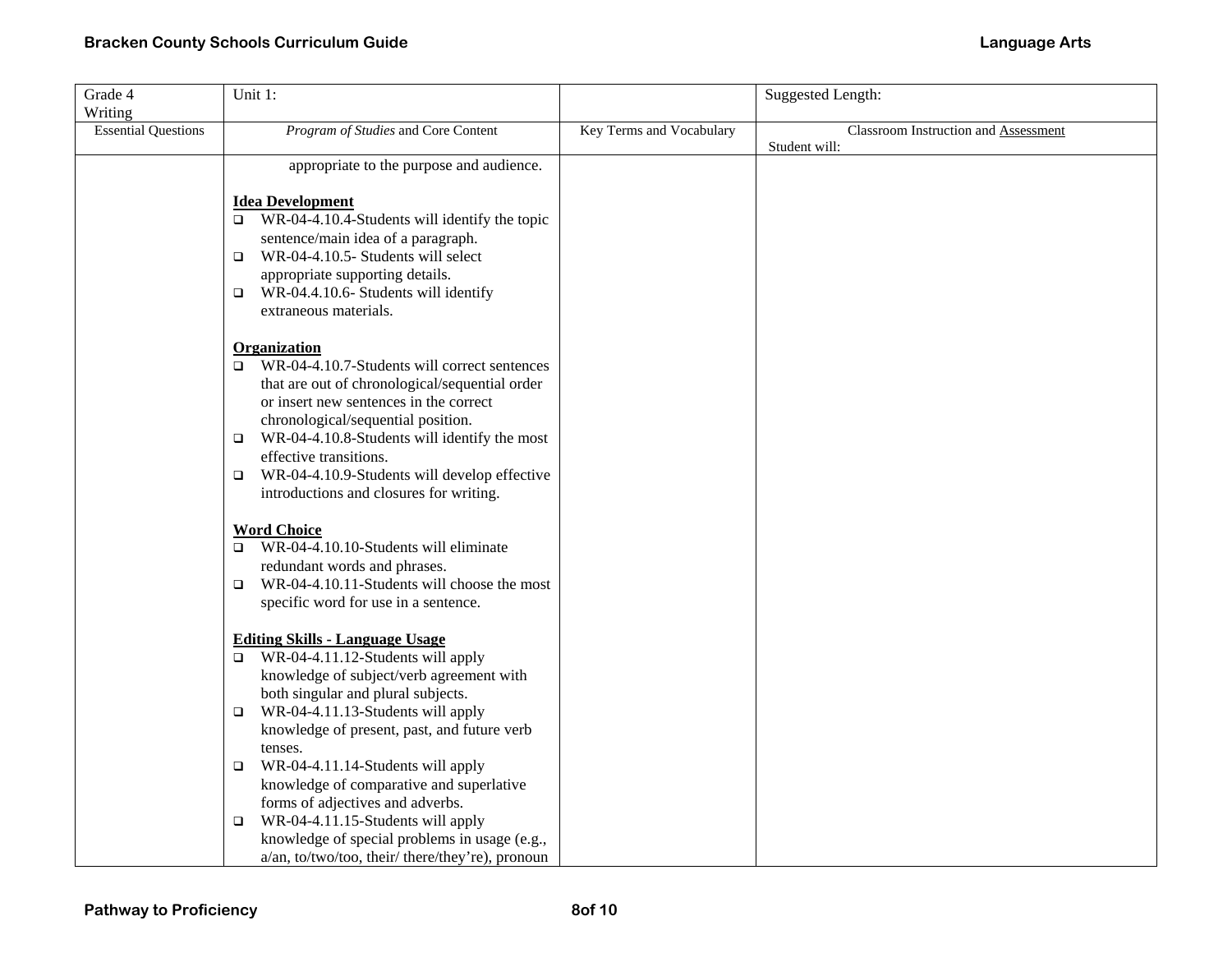| Grade 4                    | Unit 1:                                                                                  |                          | <b>Suggested Length:</b>             |
|----------------------------|------------------------------------------------------------------------------------------|--------------------------|--------------------------------------|
| Writing                    |                                                                                          |                          |                                      |
| <b>Essential Questions</b> | Program of Studies and Core Content                                                      | Key Terms and Vocabulary | Classroom Instruction and Assessment |
|                            |                                                                                          |                          | Student will:                        |
|                            | references, and double negatives.                                                        |                          |                                      |
|                            |                                                                                          |                          |                                      |
|                            | <b>Sentence Structure</b><br>WR-04-4.11.16-Students will correct run-on<br>□             |                          |                                      |
|                            | or awkward sentences.                                                                    |                          |                                      |
|                            | WR-04-4.11.17-Students will correct<br>▫                                                 |                          |                                      |
|                            | sentence fragments.                                                                      |                          |                                      |
|                            | $\Box$ WR-04-4.11.18-Students will combine short,                                        |                          |                                      |
|                            | choppy sentences effectively.                                                            |                          |                                      |
|                            |                                                                                          |                          |                                      |
|                            | <b>Spelling</b>                                                                          |                          |                                      |
|                            | WR-04-4.11.19-Students will apply<br>$\Box$                                              |                          |                                      |
|                            | knowledge of spelling patterns,                                                          |                          |                                      |
|                            | generalizations and rules to commonly used<br>words.                                     |                          |                                      |
|                            | WR-04-4.11.20-Students will apply<br>$\Box$                                              |                          |                                      |
|                            | knowledge of spelling patterns,                                                          |                          |                                      |
|                            | generalizations and rules to plural forms of                                             |                          |                                      |
|                            | words.                                                                                   |                          |                                      |
|                            | WR-04-4.11.21-Students will apply<br>$\Box$                                              |                          |                                      |
|                            | knowledge of spelling patterns,                                                          |                          |                                      |
|                            | generalizations and rules to contractions.                                               |                          |                                      |
|                            | WR-04-4.11.22-Students will apply<br>$\Box$                                              |                          |                                      |
|                            | knowledge of spelling patterns,                                                          |                          |                                      |
|                            | generalizations and rules to change verb                                                 |                          |                                      |
|                            | endings.                                                                                 |                          |                                      |
|                            | Capitalization                                                                           |                          |                                      |
|                            | $\Box$ WR-04-4.11.23-Students will capitalize                                            |                          |                                      |
|                            | proper nouns (e.g., names, days, months).                                                |                          |                                      |
|                            | $\Box$ WR-04-4.11.24-Students will capitalize the                                        |                          |                                      |
|                            | beginning of sentences.                                                                  |                          |                                      |
|                            | WR-04-4.11.25-Students will capitalize the<br>□                                          |                          |                                      |
|                            | pronoun "I".                                                                             |                          |                                      |
|                            | WR-04-4.11.26- Students will capitalize<br>$\Box$                                        |                          |                                      |
|                            | proper adjectives.                                                                       |                          |                                      |
|                            | WR-04-4.11.27 - Students will capitalize first<br>□<br>word in a quote when appropriate. |                          |                                      |
|                            | WR-04-4.11.28-Students will capitalize the<br>$\Box$                                     |                          |                                      |